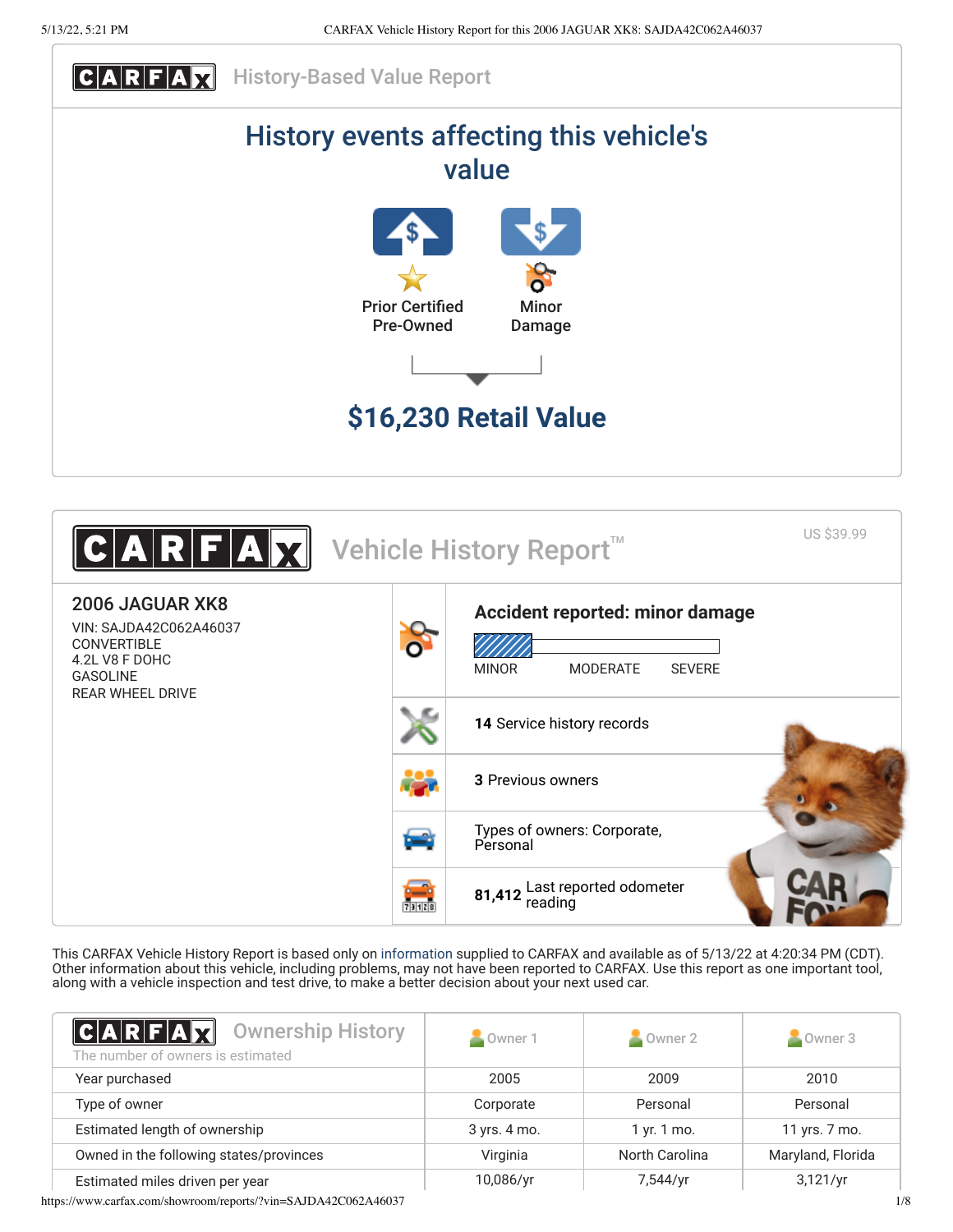| ' reading<br>$\cdots$<br>,,,,,,,, | .900 | $\Lambda$ 1<br>--<br>$\cdot$ $\cdot$ $-$ |
|-----------------------------------|------|------------------------------------------|
|                                   |      |                                          |

| $ C A R F A \chi$<br><b>Title History</b><br>CARFAX quarantees the information in this section                                                                                                                                                                  | Owner 1           | $\sim$ Owner 2    | Owner 3           |
|-----------------------------------------------------------------------------------------------------------------------------------------------------------------------------------------------------------------------------------------------------------------|-------------------|-------------------|-------------------|
| Salvage   Junk   Rebuilt   Fire   Flood   Hail   Lemon                                                                                                                                                                                                          | <b>Guaranteed</b> | <b>Guaranteed</b> | <b>Guaranteed</b> |
|                                                                                                                                                                                                                                                                 | No Problem        | No Problem        | No Problem        |
| Not Actual Mileage   Exceeds Mechanical Limits                                                                                                                                                                                                                  | <b>Guaranteed</b> | <b>Guaranteed</b> | <b>Guaranteed</b> |
|                                                                                                                                                                                                                                                                 | No Problem        | No Problem        | No Problem        |
| <b>GUARANTEED</b> - None of these major title problems were reported by a state Department of Motor<br>Vehicles (DMV). If you find that any of these title problems were reported by a DMV and not included in this<br>report CADEAY will buy this vehicle hask |                   |                   |                   |

report, CARFAX will buy this vehicle back. [Register](https://www.carfax.com/Service/bbg) | [View Terms](https://www.carfax.com/company/carfax-buyback-guarantee-terms-and-conditions) | [View Certificate](https://www.carfax.com/showroom/reports/?vin=SAJDA42C062A46037)

<span id="page-1-0"></span>

| <b>Additional History</b><br>Not all accidents / issues are reported to CARFAX                                                    | Owner 1                                           | $\sim$ Owner 2                                      | Owner 3                                            |
|-----------------------------------------------------------------------------------------------------------------------------------|---------------------------------------------------|-----------------------------------------------------|----------------------------------------------------|
| <b>Total Loss</b><br>No total loss reported to CARFAX.                                                                            | No Issues<br>Reported                             | No Issues<br>Reported                               | No Issues<br>Reported                              |
| <b>Structural Damage</b><br>CARFAX recommends that you have this vehicle<br>inspected by a collision repair specialist.           | No Issues<br>$\blacktriangledown$<br>Reported     | No Issues<br>$\blacktriangledown$<br>Reported       | No Issues<br>$\overline{\mathcal{L}}$<br>Reported  |
| <b>Airbag Deployment</b><br>No airbag deployment reported to CARFAX.                                                              | No Issues<br>$\blacktriangledown$<br>Reported     | No Issues<br>$\blacktriangledown$<br>Reported       | No Issues<br>$\blacktriangledown$<br>Reported      |
| <b>Odometer Check</b><br>No indication of an odometer rollback.                                                                   | No Issues<br>$\overline{\mathbf{v}}$<br>Indicated | No Issues<br>$\overline{\mathbf{v}}$<br>Indicated   | No Issues<br>$\overline{\mathcal{L}}$<br>Indicated |
| Accident / Damage<br>Accident reported: 12/18/2018.                                                                               | No Issues<br>$\overline{\mathbf{v}}$<br>Reported  | No Issues<br>$\boldsymbol{\mathcal{N}}$<br>Reported | <b>Minor Damage</b>                                |
| <b>Manufacturer Recall</b><br>No open recalls reported to CARFAX. Check with an<br>authorized Jaguar dealer for any open recalls. | No Recalls<br>✓<br>Reported                       | No Recalls<br>$\blacktriangledown$<br>Reported      | No Recalls<br>Reported                             |
| <b>Basic Warranty</b><br>Original warranty estimated to have expired.                                                             | <b>Warranty Expired</b>                           | <b>Warranty Expired</b>                             | <b>Warranty Expired</b>                            |

<span id="page-1-1"></span>

|                               |            | <b>Detailed History</b>                                                                      |                                                        |                                                     |
|-------------------------------|------------|----------------------------------------------------------------------------------------------|--------------------------------------------------------|-----------------------------------------------------|
| Owner 1<br>Purchased:<br>2005 | <b>CAR</b> | Low mileage! This owner drove less than<br>the industry average of 15,000 miles per<br>year. |                                                        | Corporate Vehicle<br>10,086 mi/yr                   |
| Date<br>Mileage               |            | Source                                                                                       | Comments                                               |                                                     |
| 01/01/2005                    |            | <b>NICB</b>                                                                                  |                                                        | Vehicle manufactured and shipped to original dealer |
| 03/17/2005                    |            | <b>US Customs</b>                                                                            | Vehicle exported from<br>- Newark, NJ                  | - United Kingdom and imported to                    |
| 04/19/2005                    | 25         | Virginia<br>Motor Vehicle Dept.                                                              | Vehicle purchase reported                              | - Titled or registered as corporate vehicle         |
| 05/25/2005                    |            | Virginia<br>Motor Vehicle Dept.<br>Atlanta, GA                                               | Title or registration issued<br>- First owner reported |                                                     |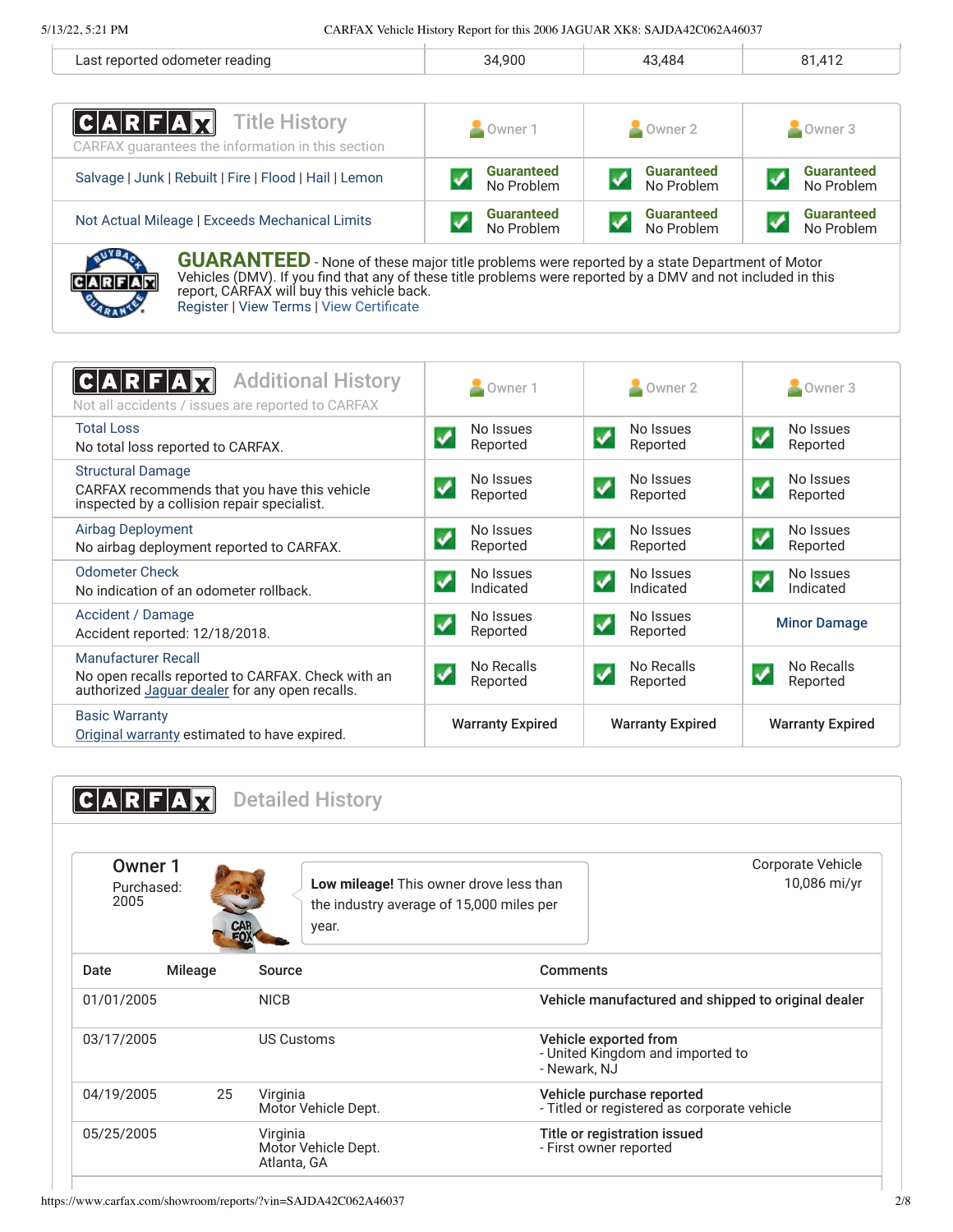5/13/22, 5:21 PM CARFAX Vehicle History Report for this 2006 JAGUAR XK8: SAJDA42C062A46037

| 05/04/2006               |        |                                                                                                                  |                                                                                                                                                      |
|--------------------------|--------|------------------------------------------------------------------------------------------------------------------|------------------------------------------------------------------------------------------------------------------------------------------------------|
|                          |        | Virginia<br>Motor Vehicle Dept.<br>Atlanta, GA                                                                   | Title or registration issued                                                                                                                         |
| 04/17/2007               | 20,785 | Virginia<br>Inspection Station<br>Woodbridge, VA                                                                 | Passed emissions inspection                                                                                                                          |
| 04/17/2007               |        | Virginia<br>Motor Vehicle Dept.<br>Atlanta, GA                                                                   | Registration issued or renewed<br>- Loan or lien reported<br>- Registration updated when owner moved the vehicle<br>to a new location                |
| 10/23/2007               | 26,261 | <b>Riverview Shell Station</b><br>Woodbridge, VA<br>4.7 / 5.0<br>43 Verified Reviews<br>285 Customer Favorites   | C Vehicle serviced<br>- Front brakes replaced<br>- Brake rotor(s) resurfaced<br>- Brakes checked<br>- Front brake pads replaced<br>- Brakes serviced |
| 03/09/2008               |        | Virginia<br>Motor Vehicle Dept.<br>Atlanta, GA                                                                   | Registration issued or renewed<br>- Loan or lien reported                                                                                            |
| 05/12/2008               |        | Rosenthal Jaguar Land Rover<br>Vienna, VA<br>703-893-1700<br>rosenthaljaguar.com<br>3.6 / 5.0 9 Verified Reviews | C Vehicle serviced<br>- Maintenance inspection completed<br>- 30,000 mile service performed                                                          |
| 09/10/2008               | 34,293 | <b>Online Listing</b>                                                                                            | Vehicle offered for sale                                                                                                                             |
| 12/08/2008               | 34,441 | <b>Auto Auction</b>                                                                                              | Vehicle sold                                                                                                                                         |
|                          |        |                                                                                                                  | Millions of used vehicles are bought and                                                                                                             |
|                          |        |                                                                                                                  | sold at auction every year.                                                                                                                          |
| 12/12/2008               |        | Jaguar Approved Certified Dealer<br>Atlanta, GA                                                                  | <b>Owned Vehicle</b>                                                                                                                                 |
|                          |        | APPROVED<br><b>CERTIFIED PRE-OWNED</b>                                                                           |                                                                                                                                                      |
|                          | 34.791 | Georgia<br>Inspection Station                                                                                    | Offered for sale as a Jaguar Approved Certified Pre-<br><b>Failed emissions inspection</b>                                                           |
| 12/23/2008<br>12/29/2008 | 34,800 | Georgia<br>Inspection Station                                                                                    | Passed emissions inspection                                                                                                                          |
| 03/02/2009               | 34,814 | <b>Auto Auction</b>                                                                                              | Listed as a dealer vehicle<br>- Vehicle sold                                                                                                         |
|                          |        | <b>Online Listing</b>                                                                                            | Vehicle offered for sale                                                                                                                             |
| 03/03/2009<br>03/08/2009 |        | Dealer Inventory                                                                                                 | Vehicle offered for sale                                                                                                                             |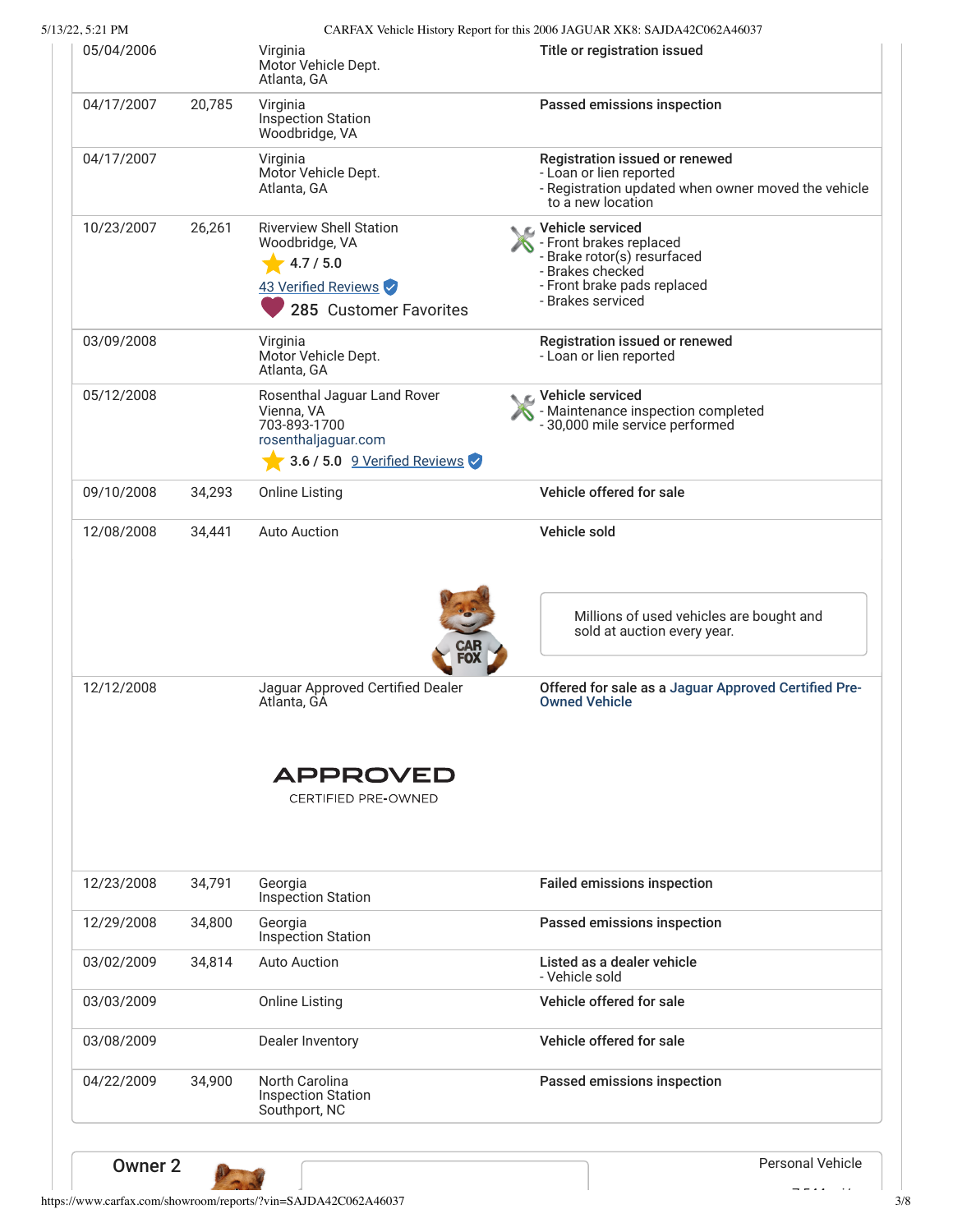5/13/22, 5:21 PM CARFAX Vehicle History Report for this 2006 JAGUAR XK8: SAJDA42C062A46037

| Purchased:<br>2009 | CAR<br>FOX <sup>*</sup> | Low mileage! This owner drove less than<br>the industry average of 15,000 miles per<br>vear. |                                                                                                                                                                                | 7,544 mi/yr |
|--------------------|-------------------------|----------------------------------------------------------------------------------------------|--------------------------------------------------------------------------------------------------------------------------------------------------------------------------------|-------------|
| Date               | <b>Mileage</b>          | Source                                                                                       | <b>Comments</b>                                                                                                                                                                |             |
| 05/07/2009         | 34,927                  | North Carolina<br>Motor Vehicle Dept.<br>Fayetteville, NC<br>Title #770651091274494          | Title issued or updated<br>- Registration issued or renewed<br>- Title or registration issued<br>- New owner reported<br>- Loan or lien reported<br>- Passed safety inspection |             |
| 04/29/2010         | 42,583                  | North Carolina<br><b>Inspection Station</b><br>Fayetteville, NC                              | Passed emissions inspection                                                                                                                                                    |             |
| 05/04/2010         |                         | North Carolina<br>Motor Vehicle Dept.<br>Fayetteville, NC<br>Title #770651091274494          | Registration issued or renewed<br>- Passed safety inspection                                                                                                                   |             |
| 06/25/2010         | 43,484                  | North Carolina<br><b>Inspection Station</b><br>Fayetteville, NC                              | Passed emissions inspection                                                                                                                                                    |             |
| 06/27/2010         |                         | Online Listing                                                                               | Vehicle offered for sale                                                                                                                                                       |             |

<span id="page-3-0"></span>

| Owner 3<br>Purchased:<br>2010 | $\sim$<br><b>CAR</b><br>ĒΛ | Low mileage! This owner drove less than<br>the industry average of 15,000 miles per<br>year. | Personal Vehicle<br>3,121 mi/yr |
|-------------------------------|----------------------------|----------------------------------------------------------------------------------------------|---------------------------------|
|                               |                            |                                                                                              |                                 |

| Date       | <b>Mileage</b> | Source                                                                                                                 | <b>Comments</b>                                                                                                                                          |
|------------|----------------|------------------------------------------------------------------------------------------------------------------------|----------------------------------------------------------------------------------------------------------------------------------------------------------|
| 09/24/2010 |                | Florida<br>Motor Vehicle Dept.                                                                                         | Vehicle purchase reported                                                                                                                                |
| 09/24/2010 | 46,720         | Maryland<br>Motor Vehicle Dept.<br>Marion Station, MD<br>Title #41602086                                               | Registration issued or renewed<br>- Title or registration issued<br>- New owner reported                                                                 |
| 04/30/2012 | 51,036         | Nock's Tire Service<br>Pocomoke City, MD<br>410-957-2020<br>https://nockstire.com/<br>4.9 / 5.0<br>19 Verified Reviews | Vehicle serviced                                                                                                                                         |
| 08/31/2012 |                | Maryland<br>Motor Vehicle Dept.<br><b>Marion Station, MD</b><br>Title #41602086                                        | Registration issued or renewed                                                                                                                           |
| 07/24/2014 |                | Maryland<br>Motor Vehicle Dept.<br>Marion Station, MD<br>Title #41602086                                               | Registration issued or renewed                                                                                                                           |
| 11/04/2015 | 65,701         | T & T Automotive Inc<br><b>Marion Station, MD</b><br>410-623-4220                                                      | <b>C</b> Vehicle serviced<br>- Antifreeze/coolant flushed/changed<br>- Fuel pressure checked<br>- Spark plug(s) replaced                                 |
| 08/15/2016 |                | Maryland<br>Motor Vehicle Dept.<br><b>Marion Station, MD</b><br>Title #41602086                                        | <b>Registration issued or renewed</b>                                                                                                                    |
| 01/06/2017 | 70,206         | Florida<br>Motor Vehicle Dept.<br>Port Charlotte, FL<br>Title #0125341214                                              | Registration issued or renewed<br>- Titled or registered as personal vehicle<br>- Registration updated when owner moved the vehicle<br>to a new location |

https://www.carfax.com/showroom/reports/?vin=SAJDA42C062A46037 4/8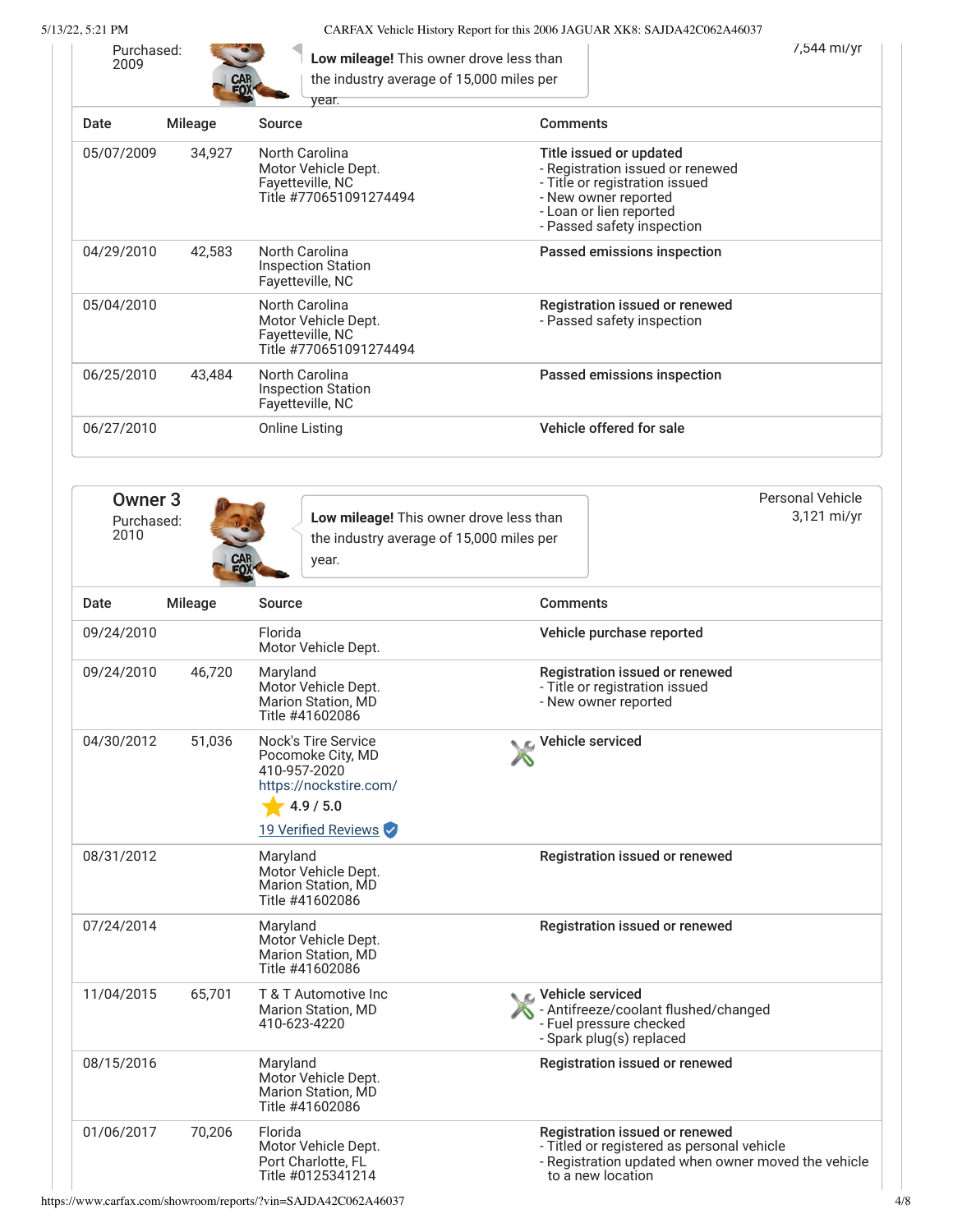|            |               |                                                                                                                                         | - Vehicle color noted as Red                                                                                                                                                                                                     |
|------------|---------------|-----------------------------------------------------------------------------------------------------------------------------------------|----------------------------------------------------------------------------------------------------------------------------------------------------------------------------------------------------------------------------------|
| 01/09/2018 |               | Florida<br>Motor Vehicle Dept.<br>Port Charlotte, FL<br>Title #0125341214                                                               | Registration issued or renewed<br>- Titled or registered as personal vehicle<br>- Vehicle color noted as Red                                                                                                                     |
| 03/06/2018 | 75,103        | Valvoline Instant Oil Change<br>Englewood, FL<br>941-475-0711<br>vioc.com<br>4.5 / 5.0<br>100 Verified Reviews<br>98 Customer Favorites | Vehicle serviced<br>S - Oil and filter changed                                                                                                                                                                                   |
| 11/02/2018 | 75,641        | Avenue Garage, Inc.<br>Port Charlotte, FL<br>941-625-4424<br>4.8 / 5.0<br>89 Verified Reviews<br><b>64 Customer Favorites</b>           | Vehicle serviced<br>- Computer(s) checked<br>- Oil and filter changed                                                                                                                                                            |
| 12/18/2018 | Damage Report |                                                                                                                                         | Accident reported: minor damage<br>and The Vehicle involved in a sideswipe collision with<br>another motor vehicle<br>- Damage to right side<br>- Vehicle functional<br>- Functional damage reported<br>- Airbags did not deploy |
|            |               |                                                                                                                                         | <b>Damage Severity Scale (i)</b><br><b>MINOR</b><br><b>MODERATE</b><br><b>SEVERE</b>                                                                                                                                             |
|            |               |                                                                                                                                         | <b>Damage Location</b><br><b>FRONT</b><br><b>RIGHT</b><br><b>LEFT</b><br><b>REAR</b>                                                                                                                                             |
|            |               |                                                                                                                                         | Minor damage is usually cosmetic,<br>including dents or scratches to the<br>vehicle body.                                                                                                                                        |
| 03/14/2019 | 76,847        | High Gear Automotive - Gulf Co<br>Port Charlotte, FL<br>941-214-8609<br>highgearautomotive.com<br>5.0 / 5.0                             | Vehicle serviced                                                                                                                                                                                                                 |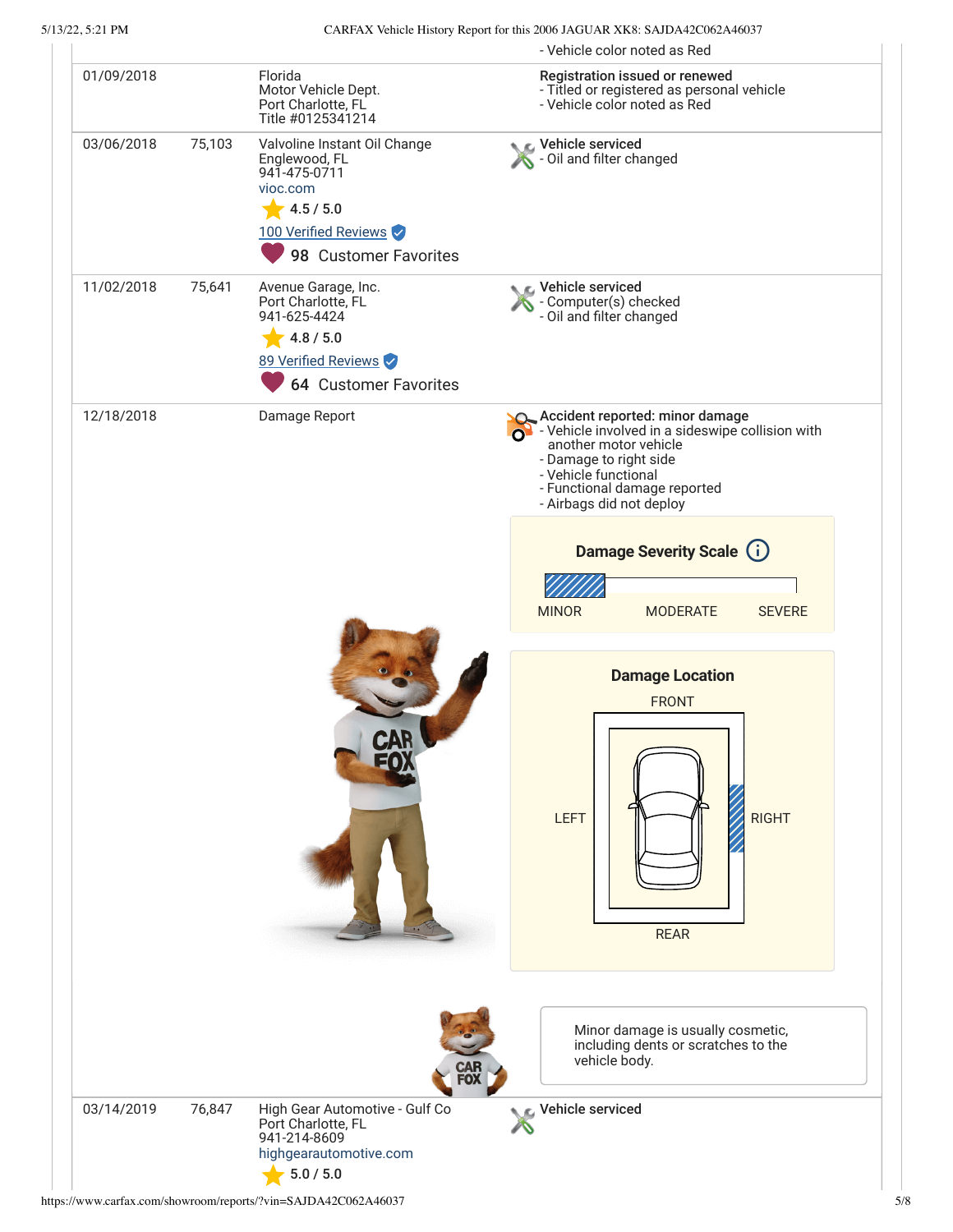|            |        | 43 Verified Reviews<br>1 Customer Favorite                                                                                                                     |                                                                                                                                                                                                                                                                                                                                     |
|------------|--------|----------------------------------------------------------------------------------------------------------------------------------------------------------------|-------------------------------------------------------------------------------------------------------------------------------------------------------------------------------------------------------------------------------------------------------------------------------------------------------------------------------------|
| 04/05/2019 | 77,071 | High Gear Automotive - Gulf Co<br>Port Charlotte, FL<br>941-214-8609<br>highgearautomotive.com<br>5.0 / 5.0<br>43 Verified Reviews<br>1 Customer Favorite      | Vehicle serviced                                                                                                                                                                                                                                                                                                                    |
| 01/13/2020 |        | Florida<br>Motor Vehicle Dept.<br>Port Charlotte, FL<br>Title #0125341214                                                                                      | Registration issued or renewed<br>- Titled or registered as personal vehicle<br>- Vehicle color noted as Red                                                                                                                                                                                                                        |
| 02/25/2020 | 78,026 | High Gear Automotive - Gulf Co<br>Port Charlotte, FL<br>941-214-8609<br>highgearautomotive.com<br>5.0 / 5.0<br>43 Verified Reviews<br>1 Customer Favorite      | r∡ Vehicle serviced                                                                                                                                                                                                                                                                                                                 |
| 03/16/2020 | 78,516 | High Gear Automotive - Gulf Co<br>Port Charlotte, FL<br>941-214-8609<br>highgearautomotive.com<br>5.0 / 5.0<br>43 Verified Reviews<br>1 Customer Favorite      | Vehicle serviced                                                                                                                                                                                                                                                                                                                    |
| 04/21/2020 | 78,714 | High Gear Automotive - Gulf Co<br>Port Charlotte, FL<br>941-214-8609<br>highgearautomotive.com<br>$-5.0/5.0$<br>43 Verified Reviews<br>1 Customer Favorite     | िट, Vehicle serviced<br>Engine wiring harness repaired                                                                                                                                                                                                                                                                              |
| 06/11/2020 | 79,178 | High Gear Automotive - Gulf Co<br>Port Charlotte, FL<br>941-214-8609<br>highgearautomotive.com<br>5.0 / 5.0<br>43 Verified Reviews<br><b>Customer Favorite</b> | C Vehicle serviced<br>- Tire repaired<br>- Tire(s) balanced<br>- Tire condition and pressure checked<br>- Tire(s) mounted<br>- Tire pressure monitoring system reset                                                                                                                                                                |
| 12/29/2020 |        | Florida<br>Motor Vehicle Dept.<br>Port Charlotte, FL<br>Title #0125341214                                                                                      | Registration issued or renewed<br>- Titled or registered as personal vehicle<br>- Vehicle color noted as Red                                                                                                                                                                                                                        |
| 02/16/2021 | 80,523 | High Gear Automotive - Gulf Co<br>Port Charlotte, FL<br>941-214-8609<br>highgearautomotive.com<br>5.0 / 5.0<br>43 Verified Reviews<br>1 Customer Favorite      | $\epsilon$ Vehicle serviced<br>- Maintenance inspection completed<br>- Oil and filter changed<br>- Fluids checked<br>- Tire condition and pressure checked<br>- Drivability/performance checked<br>- Tire(s) replaced<br>- Tire(s) balanced<br>- Tire(s) mounted<br>- Tire pressure monitoring system reset<br>- Four tires mounted |
| 11/02/2021 | 81,412 | High Gear Automotive - Gulf Co<br>Port Charlotte, FL<br>941-214-8609<br>highgearautomotive.com                                                                 | <b>€</b> Vehicle serviced<br>- Battery replaced<br>- Battery/charging system checked<br>- Air filter replaced                                                                                                                                                                                                                       |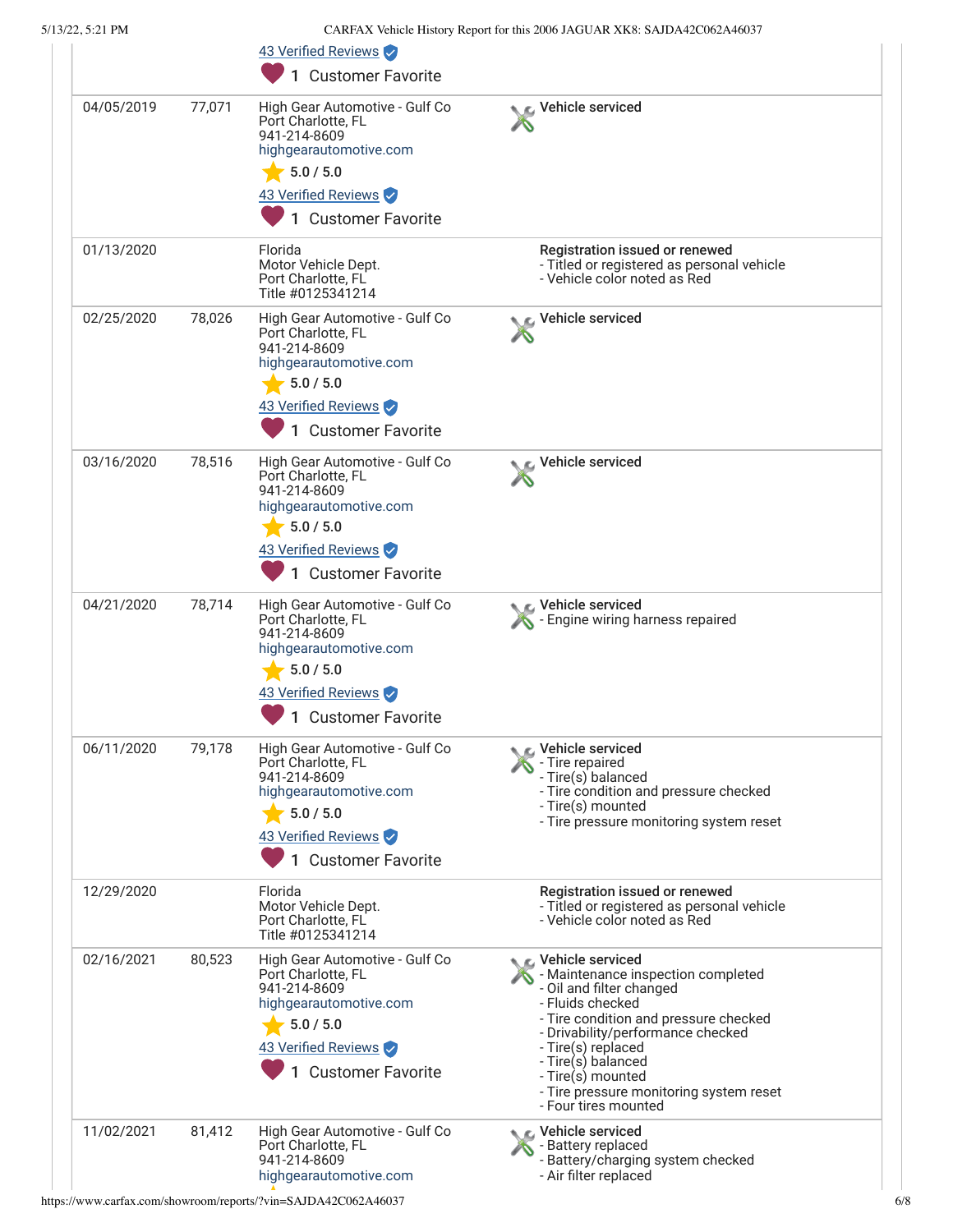|            | 5.0 / 5.0<br>43 Verified Reviews<br>1 Customer Favorite                   |                                                                                                              |
|------------|---------------------------------------------------------------------------|--------------------------------------------------------------------------------------------------------------|
| 01/03/2022 | Florida<br>Motor Vehicle Dept.<br>Port Charlotte, FL<br>Title #0125341214 | Registration issued or renewed<br>- Titled or registered as personal vehicle<br>- Vehicle color noted as Red |
|            |                                                                           | Have Questions? Please visit our Help Center at www.carfax.com.                                              |



# Accident Indicator

CARFAX receives information about accidents in all 50 states, the District of Columbia and Canada.

Not every accident is reported to CARFAX. As details about the accident become available, those additional details are added to the CARFAX Vehicle History Report. CARFAX recommends that you have this vehicle inspected by a qualified mechanic.

- According to the National Safety Council, Injury Facts, 2021 edition, 5% of the 276 million registered vehicles in the U.S. were involved in an accident in 2019. Over 77% of these were considered minor or moderate.
- This CARFAX Vehicle History Report is based only on information supplied to CARFAX and available as of 5/13/22 at 4:20:34 PM (CDT). Other information about this vehicle, including problems, may not have been reported to CARFAX. Use this report as one important tool, along with a vehicle inspection and test drive, to make a better decision about your next used car.

# Damage Severity

Damage events result in one of the following severity levels:

- Minor: Generally, minor damage is cosmetic (including dents or scratches), may only require reconditioning, and typically does not compromise a vehicle's operation and/or safety.
- Moderate: Moderate damage may affect multiple components of the vehicle and may impair the vehicle's operation and/or safety.
- Severe: Severe damage usually affects multiple components of the vehicle and is likely to compromise the vehicle's operation and/or safety.

CARFAX recommends getting a pre-purchase inspection at a certified collision repair facility.

# Failed Emissions Inspection

The emissions check performed during a vehicle inspection indicated the vehicle was emitting more than allowable emissions standards and/or had missing or modified parts. Repeated failed emissions records can indicate engine problems and CARFAX recommends you have the vehicle inspected.

# First Owner

When the first owner(s) obtains a title from a Department of Motor Vehicles as proof of ownership.

## New Owner Reported

When a vehicle is sold to a new owner, the Title must be transferred to the new owner(s) at a Department of Motor Vehicles.

### Ownership History

CARFAX defines an owner as an individual or business that possesses and uses a vehicle. Not all title transactions represent changes in ownership. To provide estimated number of owners, CARFAX proprietary technology analyzes all the events in a vehicle history. Estimated ownership is available for vehicles manufactured after 1991 and titled solely in the US including Puerto Rico. Dealers sometimes opt to take ownership of a vehicle and are required to in the following states: Maine, Massachusetts, New Jersey, Ohio, Oklahoma, Pennsylvania and South Dakota. Please consider this as you review a vehicle's estimated ownership history.

### Title Issued

A state issues a title to provide a vehicle owner with proof of ownership. Each title has a unique number. Each title or registration record on a CARFAX report does not necessarily indicate a change in ownership. In Canada, a registration and bill of sale are used as proof of ownership.